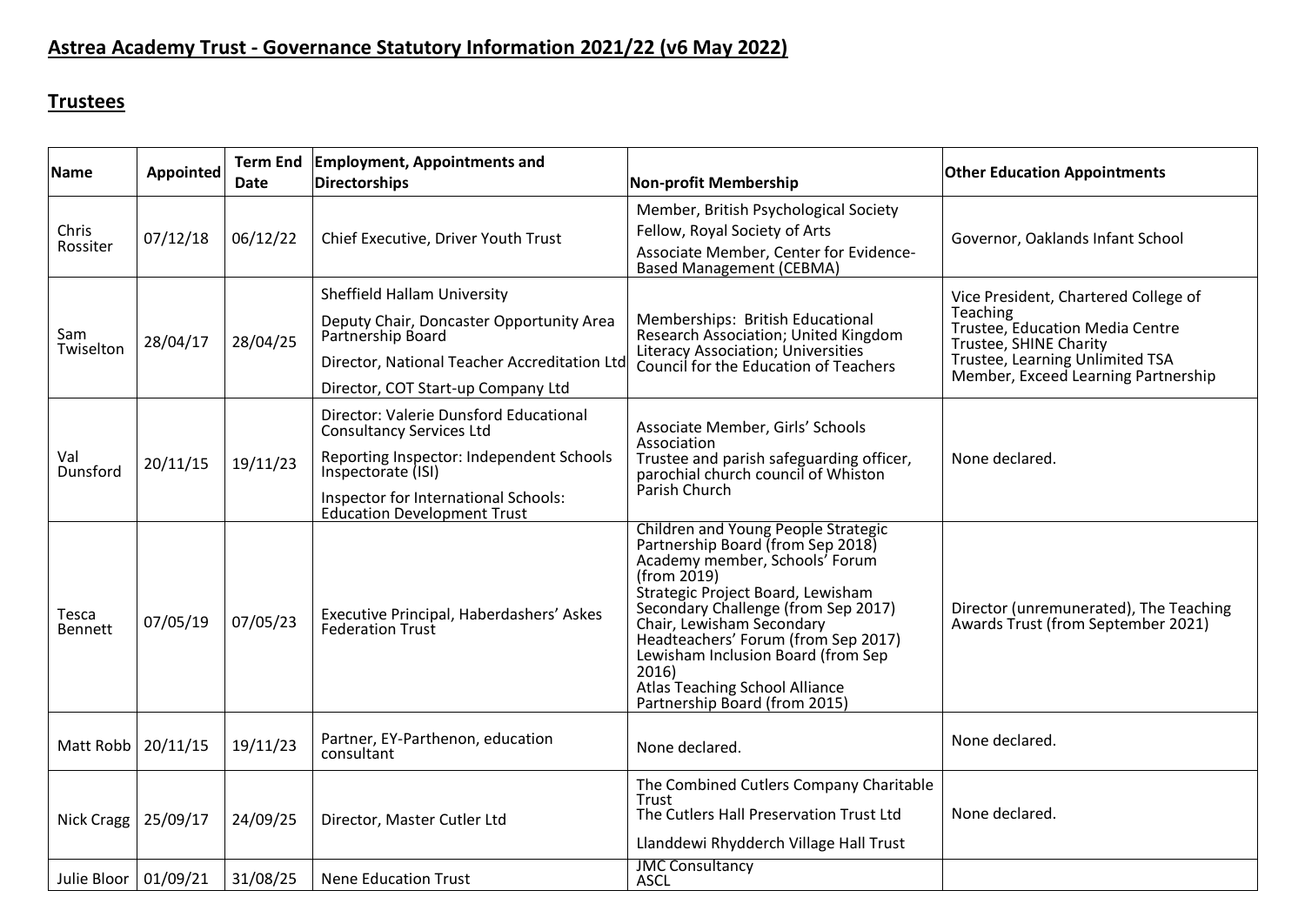|                         |          |          | Consultancy, Ambition Institute                                                                                                                                                                                                                                                                                                                                                                                                                                                      |                                                                                                                                                                                                                                                                                                                                                                                                        |                                                                                                                        |
|-------------------------|----------|----------|--------------------------------------------------------------------------------------------------------------------------------------------------------------------------------------------------------------------------------------------------------------------------------------------------------------------------------------------------------------------------------------------------------------------------------------------------------------------------------------|--------------------------------------------------------------------------------------------------------------------------------------------------------------------------------------------------------------------------------------------------------------------------------------------------------------------------------------------------------------------------------------------------------|------------------------------------------------------------------------------------------------------------------------|
| Ben Brown 01/09/21      |          | 31/08/25 | Head of Market Development and Strategic<br>Relationships - Promethean Limited                                                                                                                                                                                                                                                                                                                                                                                                       | Trustee, Tackley Education Trust                                                                                                                                                                                                                                                                                                                                                                       | David Ross Education Trust (DRET):<br>Chair of Governors, Eastfield Academy;<br><b>Risk and Audit Committee Member</b> |
| Peter<br><b>Burrows</b> | 01/09/21 | 31/08/25 | Chief Executive, The Cambridge Building<br>Society                                                                                                                                                                                                                                                                                                                                                                                                                                   | The Cambridge Building Society<br>Cambridge IT Services Ltd<br>Cambridge Services Ltd<br>Cambridge Property Services Ltd<br>Trustee, Cambridge Building Society<br>Community Fund<br><b>ICAEW</b>                                                                                                                                                                                                      | None declared.                                                                                                         |
| Louise<br>Cooper        | 01/09/21 | 31/08/25 | Chief Operating Officer, Education for the<br>21 <sup>st</sup> Century                                                                                                                                                                                                                                                                                                                                                                                                               | <b>FRSA</b>                                                                                                                                                                                                                                                                                                                                                                                            | Trustee, United Westminster & Greycoat<br>Foundation<br>Governor, Fryent Primary School (until<br>September 2021)      |
| Faye<br>Craster         | 01/09/21 | 31/08/25 | Director of Teacher Development, Teach<br>First                                                                                                                                                                                                                                                                                                                                                                                                                                      | None declared.                                                                                                                                                                                                                                                                                                                                                                                         | None declared.                                                                                                         |
| <b>Former Trustees</b>  |          |          |                                                                                                                                                                                                                                                                                                                                                                                                                                                                                      |                                                                                                                                                                                                                                                                                                                                                                                                        |                                                                                                                        |
| Simon<br>Gregory        | 10/06/16 | 31/08/21 | Deputy Medical Director, Primary and<br>Integrated Care, Health Education England<br>General Practitioner, King Edward Road<br>Surgery, Northampton<br>Fellow, Homerton College Cambridge<br>Honorary Professor, Norwich Medical<br>School, University of East Anglia<br>Visiting Professor, Anglia Ruskin Medical<br>School/University<br>Trustee, Council Member and Chair of<br>Committee on Medical Ethics (until<br>11/2020), Royal College of General<br>Practitioners (RCGP). | Fellow of RCGP, Royal College of<br>Physicians of Edinburgh, Faculty of<br>Sexual and Reproductive Health,<br>Academy of Medical Educators, Faculty<br>of Medical Leadership and<br>Management, Higher Education<br>Academy and Royal Society of Arts.<br>Member of RCGP Overdiagnosis Group<br>Board Member, Maggie's Centre,<br>Northampton<br>Co-Chair of Post Graduate Committee of<br><b>AMEE</b> | None declared.                                                                                                         |
| Glen<br>Fendley         | 28/04/17 | 28/04/21 | Senior Adviser (Philanthropy), RSAcademics<br>Owner, GF Consulting<br>Director, Godolphin and Latymer School<br>Foundation                                                                                                                                                                                                                                                                                                                                                           | Institute of Development Professionals in<br>Education<br><b>Trustee, Generating Genius</b><br><b>London Warriors AFC</b>                                                                                                                                                                                                                                                                              | None declared.                                                                                                         |
| Chris<br>Sheasby        | 12/02/20 | 31/08/21 | Director, Blue Jay Advisory Ltd<br>Finance Committee Member, Clean Air Fund                                                                                                                                                                                                                                                                                                                                                                                                          | <b>ICAEW</b> (FCA)                                                                                                                                                                                                                                                                                                                                                                                     | Consultant, Confederation of School Trusts<br>(from 10/09/20)                                                          |

No Trustees declared interests in the following categories: Astrea Connections; Related Party Transactions; Gifts and Hospitality; Contractual Interests; Shareholdings and Investments. No declarations have been made in respect of those with close family relationships.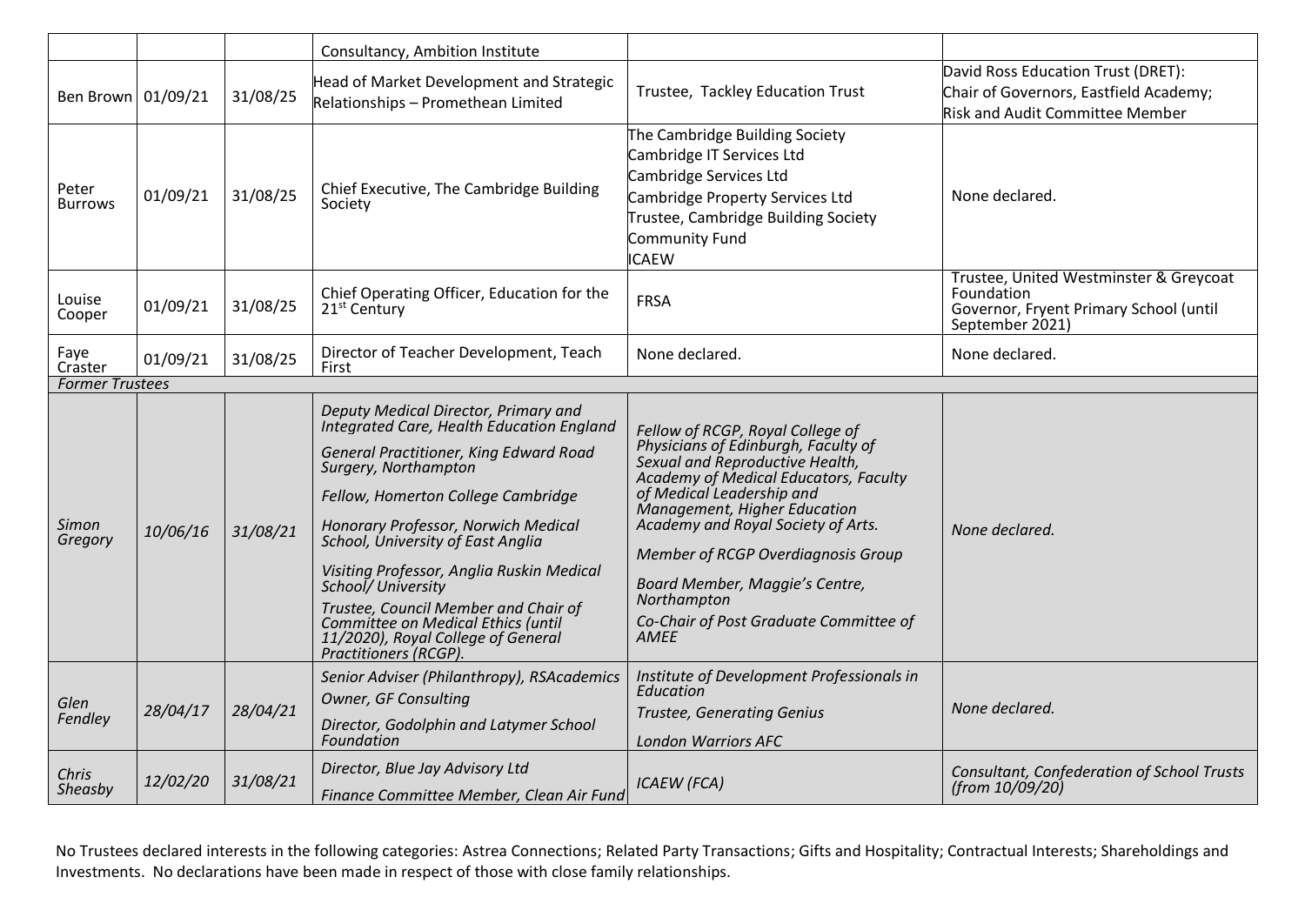## **Members**

| <b>Name</b>            | <b>Appointed</b>         | <b>Employment, Appointments and</b><br><b>Directorships</b>                                                                                                                                                                                                                                                                                                                                                  | <b>Non-profit Membership</b>                                                                                                                                                                                                                                                                                                                                                              | <b>Other Education Appointments</b>                                                                                                                                |
|------------------------|--------------------------|--------------------------------------------------------------------------------------------------------------------------------------------------------------------------------------------------------------------------------------------------------------------------------------------------------------------------------------------------------------------------------------------------------------|-------------------------------------------------------------------------------------------------------------------------------------------------------------------------------------------------------------------------------------------------------------------------------------------------------------------------------------------------------------------------------------------|--------------------------------------------------------------------------------------------------------------------------------------------------------------------|
| Jonathan<br>Simons     | 28/03/17                 | Director, Public First<br>Trustee, Education Development Trust                                                                                                                                                                                                                                                                                                                                               | Advisory Council Member, Parents and Teachers<br>for Excellence                                                                                                                                                                                                                                                                                                                           | Chair of Local Governing Body, Ark Greenwich Free School<br>Vice chair, Ambition School Leadership / Institute for Teaching<br>Trustee, Anthem Multi Academy Trust |
| Val Wass               | 01/08/18                 | Trustee St Michaels Fellowship, Lambeth<br>Trustee, Medical School Council UK<br><b>Assessment Alliance</b>                                                                                                                                                                                                                                                                                                  | Fellow Royal College of General Practitioners                                                                                                                                                                                                                                                                                                                                             | Emeritus Professor of Medical Education, Faculty of Medicine                                                                                                       |
|                        |                          |                                                                                                                                                                                                                                                                                                                                                                                                              | Fellow Royal College of Physicians                                                                                                                                                                                                                                                                                                                                                        | and Health, Keele University                                                                                                                                       |
|                        |                          |                                                                                                                                                                                                                                                                                                                                                                                                              | Fellow Association Medical Educators (AoME)<br>and Association for the Study of Medical<br>Education (ASME)                                                                                                                                                                                                                                                                               | Professor of Medical Education in Primary Care, The School of<br>Medicine, Aberdeen University                                                                     |
|                        |                          |                                                                                                                                                                                                                                                                                                                                                                                                              |                                                                                                                                                                                                                                                                                                                                                                                           | Programme Leader, International Masters in Health                                                                                                                  |
|                        |                          |                                                                                                                                                                                                                                                                                                                                                                                                              | Member GMC and Royal Society Medicine                                                                                                                                                                                                                                                                                                                                                     | Professionals Medical Education, Iheed, Ireland                                                                                                                    |
|                        |                          |                                                                                                                                                                                                                                                                                                                                                                                                              | World Organisation Family Medicine Doctors<br>(WONCA):<br>Hon Treasurer and Member-at-Large,<br><b>Executive Board</b>                                                                                                                                                                                                                                                                    | International Advisory consultancy in UK at Queen Mary's<br>University Belfast, University of Central Lancashire and at the<br>University Ljubljana, Slovenia      |
|                        |                          |                                                                                                                                                                                                                                                                                                                                                                                                              |                                                                                                                                                                                                                                                                                                                                                                                           | <b>Editor of Education for Primary Care</b>                                                                                                                        |
|                        |                          |                                                                                                                                                                                                                                                                                                                                                                                                              | Chair, Working Party on E                                                                                                                                                                                                                                                                                                                                                                 | Governor, South Hampstead High School                                                                                                                              |
| John Doyle             | 01/03/19                 | Director (Peoples Portfolio), Sheffield City<br>Council                                                                                                                                                                                                                                                                                                                                                      | None declared                                                                                                                                                                                                                                                                                                                                                                             | None declared                                                                                                                                                      |
| Anne Moller            | 01/07/20                 | Temporary contract for authoring product<br>for Hodder Education to support the<br>syllabus for Global Perspectives from CAIE<br>Trustee of Mankoadze Vocational Centre,                                                                                                                                                                                                                                     | None declared                                                                                                                                                                                                                                                                                                                                                                             | None declared                                                                                                                                                      |
|                        |                          | Central Region, Ghana.                                                                                                                                                                                                                                                                                                                                                                                       |                                                                                                                                                                                                                                                                                                                                                                                           |                                                                                                                                                                    |
| <b>Robert Tombs</b>    | 20/07/20                 | Fellow, St John's College, Cambridge                                                                                                                                                                                                                                                                                                                                                                         | Co-editor, Briefings for Britain (unpaid)                                                                                                                                                                                                                                                                                                                                                 | None declared                                                                                                                                                      |
| Simon Gregory          | 01/09/21                 | Deputy Medical Director, Primary and<br>Integrated Care, Health Education England<br>General Practitioner, King Edward Road<br>Surgery, Northampton<br>Fellow, Homerton College Cambridge<br>Honorary Professor, Norwich Medical<br>School, University of East Anglia<br>Visiting Professor, Anglia Ruskin<br>Medical School/ University<br>Trustee, Royal College of General<br><b>Practitioners (RCGP)</b> | Fellow of RCGP, Royal College of Physicians<br>of Edinburgh, Faculty of Sexual and<br>Reproductive Health, Academy of Medical<br>Educators, Faculty of Medical Leadership<br>and Management, Higher Education<br>Academy and Royal Society of Arts.<br>Member of RCGP Overdiagnosis Group<br>Board Member, Maggie's Centre,<br>Northampton<br>Co-Chair of Post Graduate Committee of AMEE | None declared.                                                                                                                                                     |
| Stephen<br>Chamberlain | $28/03/17 -$<br>26/05/22 | CEO, The Active Learning Trust<br>Director, The Pop-Up Foundation Ltd                                                                                                                                                                                                                                                                                                                                        | None declared                                                                                                                                                                                                                                                                                                                                                                             | Trustee, The Active Learning Trust                                                                                                                                 |

No Members declared interests in the following categories: Astrea Connections; Related Party Transactions; Gifts and Hospitality; Contractual Interests; Shareholdings and Investments.